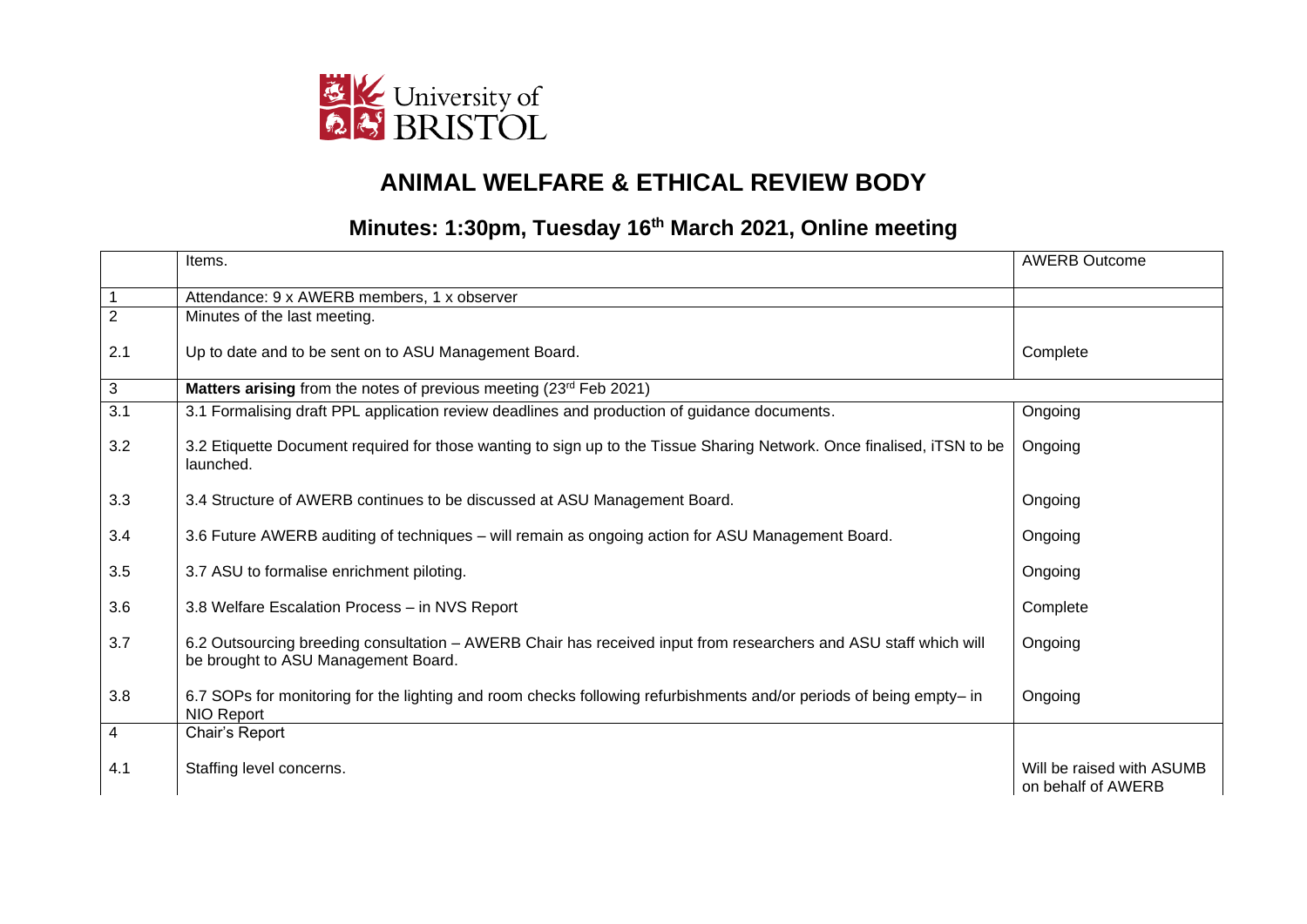| 4.2            | Thanks to Scientific Reviewer for work on guidance documents to support VIN applications.                                                                                        |                                                                                                                                                                     |
|----------------|----------------------------------------------------------------------------------------------------------------------------------------------------------------------------------|---------------------------------------------------------------------------------------------------------------------------------------------------------------------|
| 4.3            | Request for timeline of COVID lockdown response and Lessons Learnt review from ASUMB.                                                                                            | Approved, Chair will raise<br>at ASUMB                                                                                                                              |
| 5              | NTCO Report.                                                                                                                                                                     |                                                                                                                                                                     |
| 5.1            | PIL revocations received prior to annual charge period.                                                                                                                          |                                                                                                                                                                     |
| 5.2            | Reminder sent to all animal users to update their Schedule 1 competencies.                                                                                                       |                                                                                                                                                                     |
| 5.3            | Training and competency records checked for all PPL and PPL Amendment applicants.                                                                                                |                                                                                                                                                                     |
| 5.4            | 3Rs symposium, programme being finalised for circulation.                                                                                                                        |                                                                                                                                                                     |
| 6              | NIO Report.                                                                                                                                                                      |                                                                                                                                                                     |
| 6.1            | Lighting checks are completed daily by ASU Staff                                                                                                                                 |                                                                                                                                                                     |
| 6.2            | Lighting SOPs are in progress to include the new monitoring system and will be included in all Pre-Study Briefings.                                                              | Clarity required that ASU<br>SOP will be generated for<br>full commissioning checks<br>in rooms that have<br>undergone recent works or<br>have been vacant for more |
| 6.3            | Outsourcing of breeding raised at recent ASU Open Forum, researchers are encouraged to register any concerns with<br>their academic representatives on the ASU Management Board. | than 1 month.                                                                                                                                                       |
| 6.4            | Welcome to the new Technical Operations and Facilities Manager                                                                                                                   |                                                                                                                                                                     |
| 6.5            | Staffing level concerns have been recognised and work is continuing to address this at pace.                                                                                     |                                                                                                                                                                     |
| $\overline{7}$ | <b>NVS Report.</b>                                                                                                                                                               |                                                                                                                                                                     |
| 7.1            | Monitoring of anaesthetic rigs set up for optimal eye health post-surgery.                                                                                                       | Ongoing                                                                                                                                                             |
| 7.2            | Stress of transport should not be minimised when considering outsourcing breeding.                                                                                               |                                                                                                                                                                     |
|                |                                                                                                                                                                                  |                                                                                                                                                                     |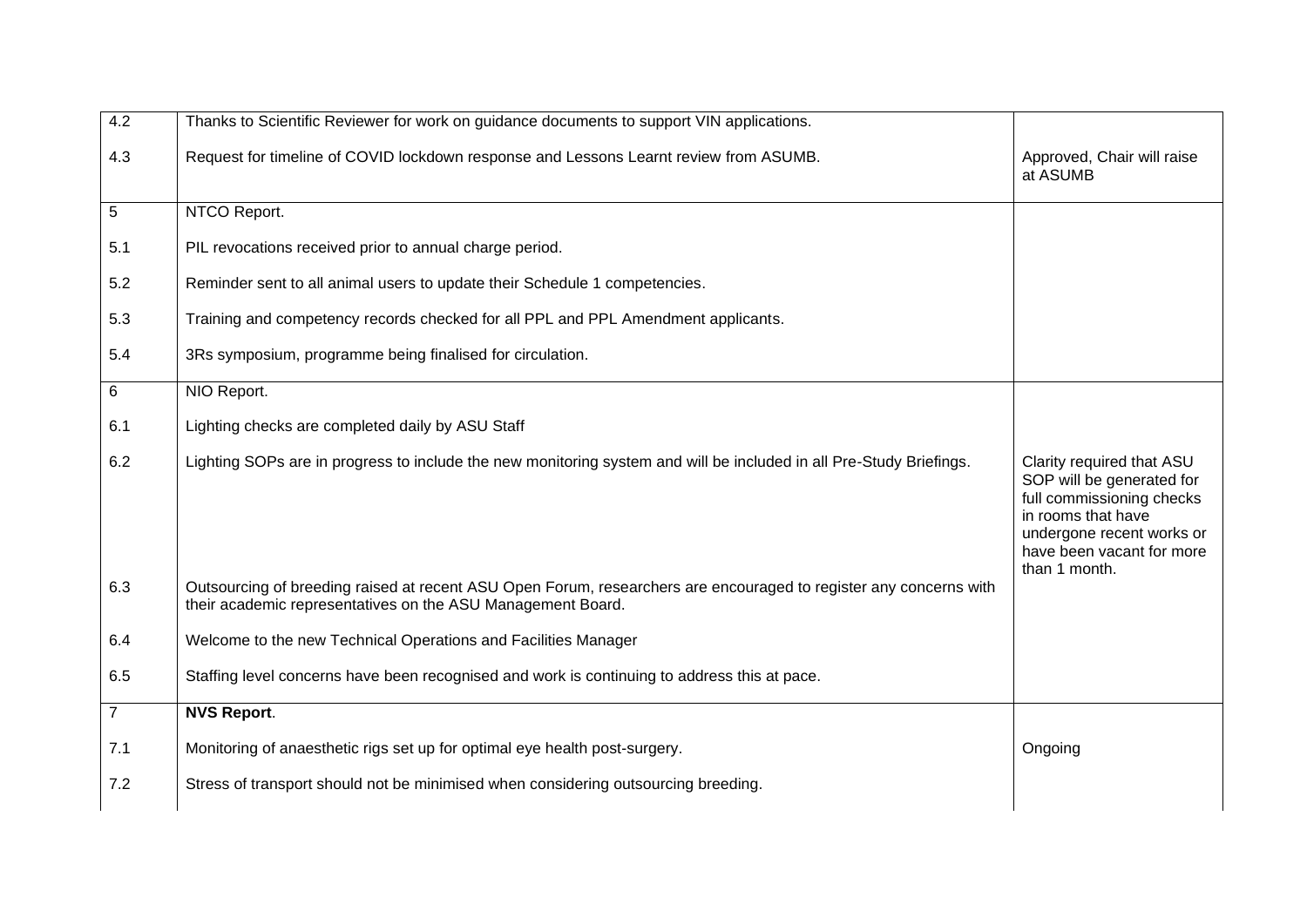| 7.3 | Welfare Escalation Process chart changed as requested                                                                                                                                                                                                                                                                                                                                                                                                    | Approved                              |
|-----|----------------------------------------------------------------------------------------------------------------------------------------------------------------------------------------------------------------------------------------------------------------------------------------------------------------------------------------------------------------------------------------------------------------------------------------------------------|---------------------------------------|
| 8   | <b>NACWO reports.</b>                                                                                                                                                                                                                                                                                                                                                                                                                                    |                                       |
| 8.1 | Breeding facility sentinels have been sent and awaiting results.                                                                                                                                                                                                                                                                                                                                                                                         | Ongoing                               |
| 8.2 | Power outage planned by utilities authorities; generator tests are being undertaken to prevent power loss over this<br>time.                                                                                                                                                                                                                                                                                                                             |                                       |
| 8.3 | Minipig work continues with outcomes improving.                                                                                                                                                                                                                                                                                                                                                                                                          |                                       |
| 8.4 | Playroom has been constructed for minipigs.                                                                                                                                                                                                                                                                                                                                                                                                              | Video clip requested                  |
| 9   | Project Licences - New Applications.                                                                                                                                                                                                                                                                                                                                                                                                                     |                                       |
| 9.1 | PPL.1Mar21.<br>Aims: To understand normal cardiac physiology to better understand how and why dysfunctions arise which generate<br>arrythmias.<br>Harms: Use of non-schedule 1 methods to facilitate harvesting of tissue for post-mortem analysis.<br>Benefits: Knowledge gain relating to cardiac physiology and potential targets for therapeutic interventions for the<br>treatment of arrythmias                                                    | Approved subject to<br>clarifications |
|     | Discussion:                                                                                                                                                                                                                                                                                                                                                                                                                                              |                                       |
|     | Choice of species and rationale relative to scientific objectives<br>Experience of heparin administration<br>Tissue biopsy outside of genotyping can be removed from background information in the licence.<br>Numbers of mice required for GAA mice breeding and maintenance.<br>Quantitative data generation and need to include more specific details re: sample size estimates.                                                                      |                                       |
| 9.2 | PPL.2Mar21.<br>Aims: to evaluate novel devices and drugs for the treatment of heart disease using translational models<br>Harms: procedures involving surgical interventions associated with manipulating cardiac function including generating<br>disease relevant models and testing novel devices and new drug treatments or combinations<br>Benefits: Preclinical validation with safety and efficacy data generated for new clinical interventions. | Approved subject to<br>clarification  |
|     | Discussion:                                                                                                                                                                                                                                                                                                                                                                                                                                              |                                       |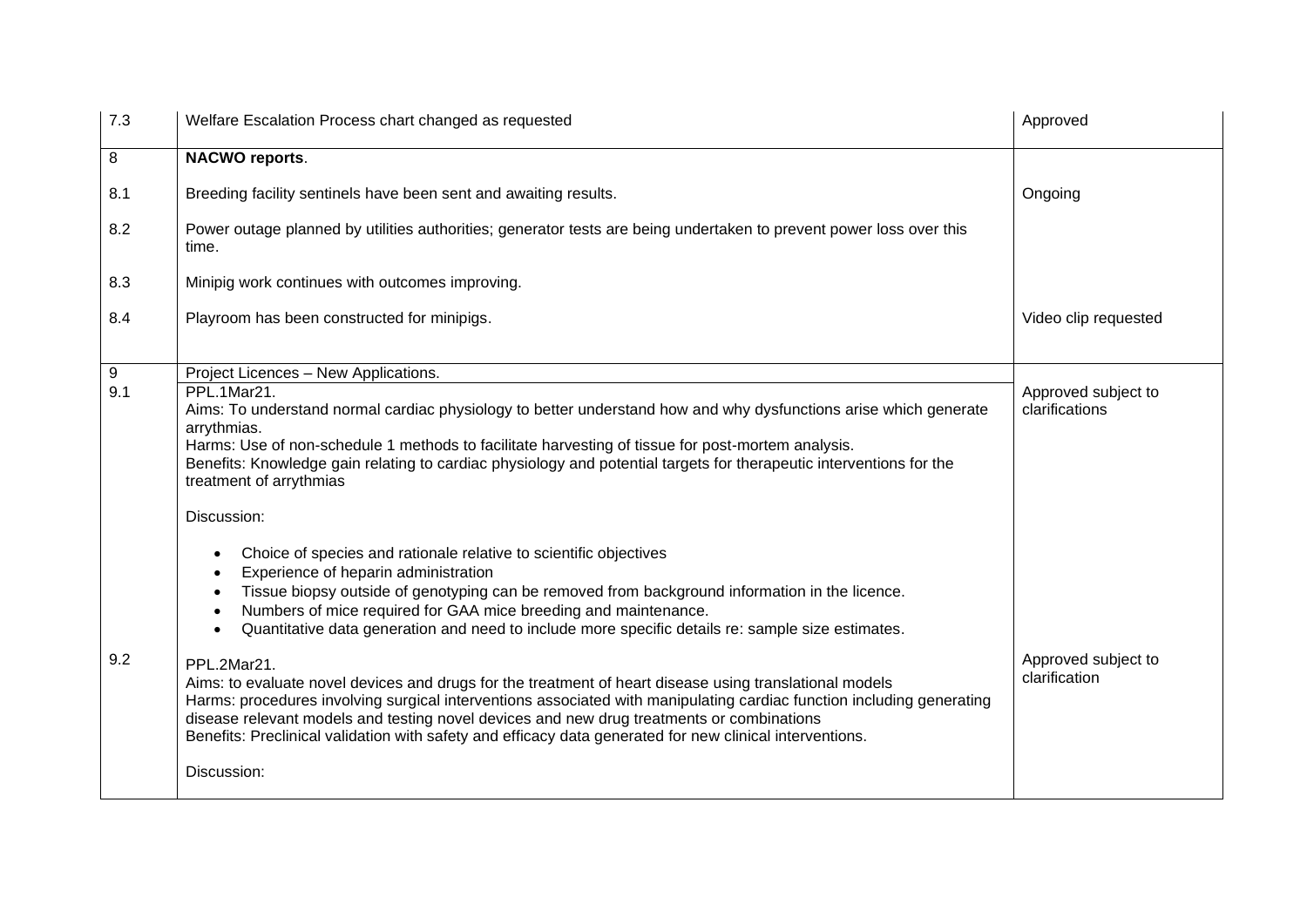|        | Decision-making steps for novel medication or device and proceeding to these translational models.<br>$\bullet$          |                     |
|--------|--------------------------------------------------------------------------------------------------------------------------|---------------------|
|        | Animal numbers and sample size estimates.                                                                                |                     |
|        | Protocol steps to include frequency, maximum number of repeats and intervals between treatments - relevant               |                     |
|        | for imaging, drug treatments and repeated surgeries.                                                                     |                     |
|        | Randomisation steps and power calculations.<br>$\bullet$                                                                 |                     |
|        | Monitoring and intervention steps.                                                                                       |                     |
|        | Refinement section to consider model selection and highlight enrichment and training.                                    |                     |
|        |                                                                                                                          |                     |
| 10     | Project Licences - Amendments.                                                                                           |                     |
| 10.1   | PPLAmend.1Mar21.                                                                                                         | Approved            |
|        | Additional species to be added as an alternative model. Species offers potential refinement and could benefit scientific |                     |
|        | objectives.                                                                                                              |                     |
|        | • No requested change to animal numbers.                                                                                 |                     |
|        |                                                                                                                          |                     |
| 10.2   |                                                                                                                          | Approved subject to |
|        | PPLAmend.2Mar21                                                                                                          | clarifications      |
|        | Addition of new surgical step providing up to two recovery surgeries. Update to adverse events.                          |                     |
|        | Define surgery length with more clarity<br>$\bullet$                                                                     |                     |
|        | Explicit statement on minimal duration between surgeries required                                                        |                     |
|        | Clarify that any listed signs in the possible signs of an adverse event will generate further action including           |                     |
|        | schedule 1 killing where necessary                                                                                       |                     |
|        |                                                                                                                          |                     |
|        |                                                                                                                          |                     |
| 11     | Project Licence Reviews.                                                                                                 |                     |
| 11.1   | (None)                                                                                                                   |                     |
| 11.2   | Home Office Retrospective Reviews.                                                                                       |                     |
|        | (None)                                                                                                                   |                     |
| 11.3   | Final Reviews.                                                                                                           |                     |
| 11.3.1 | (None)                                                                                                                   |                     |
|        |                                                                                                                          |                     |
| 12     | Report on Non-Regulated Projects UIN and VIN applications.                                                               |                     |
| 12.1   | Non-Regulated Projects - UINs                                                                                            | Secretary to inform |
|        | Reviewed: UIN.1 & 2                                                                                                      |                     |
|        | AWERB approved: UIN.2                                                                                                    |                     |
|        | AWERB approved pending clarifications:                                                                                   |                     |
|        | AWERB did not yet approve: UIN.1                                                                                         |                     |
| 12.1.1 | UINs to note: (None)                                                                                                     |                     |